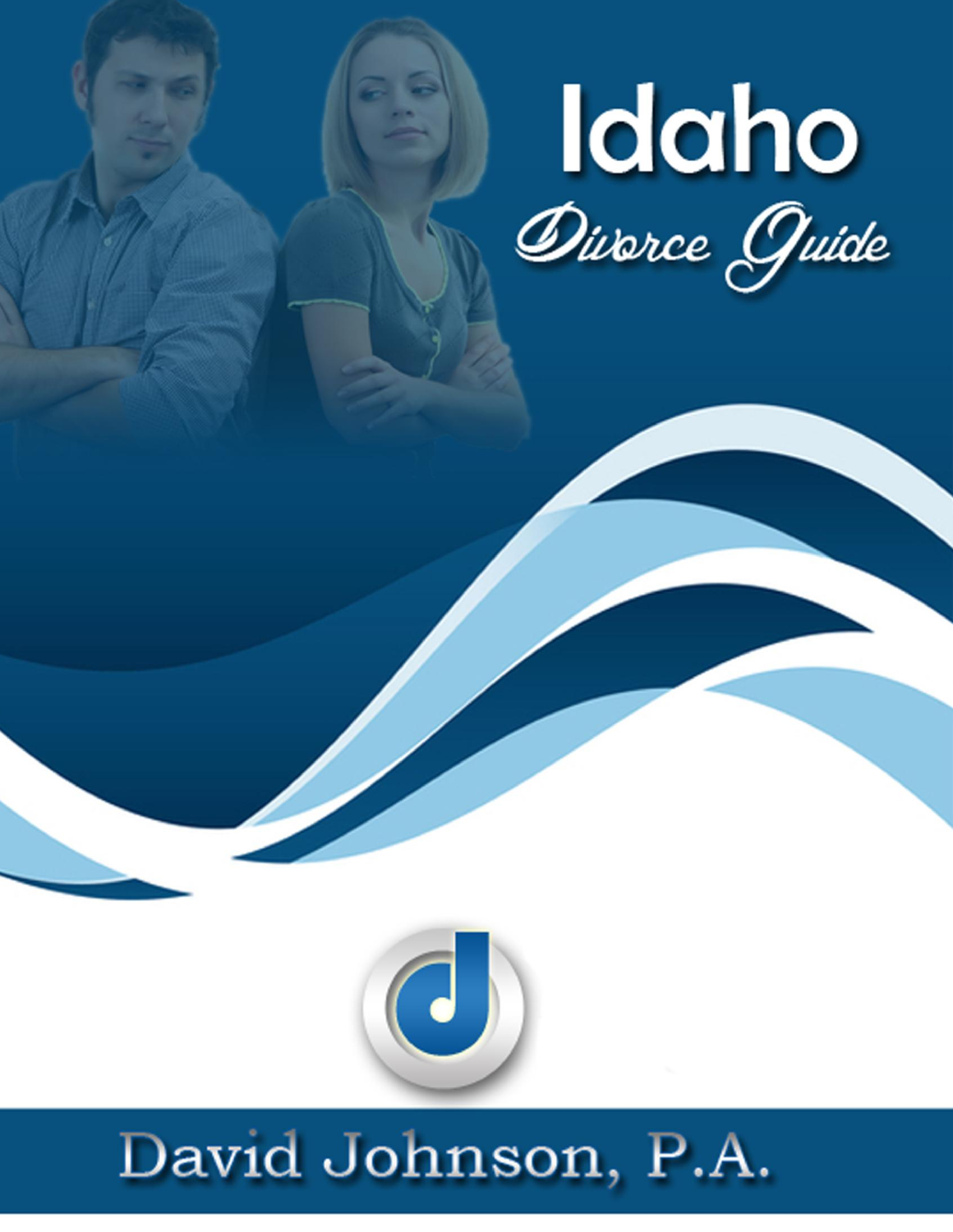**No legal advice is given in this website.** The following material is provided as a public courtesy and by way of suggestion. Providing the information or the reader relying upon the same does not form an attorney- client relationship nor does it constitute legal advice. Each legal matter is different and you should seek the legal advice of an attorney to specifically address your specific needs.

#### **Planning for Divorce**

## **Emotional Preparation.**

According to the Life Events Scale, divorce and marital separation are the second and third most stressful events a person can experience. The death of a spouse or child is the only event more significant. A person going through a divorce has to make major life-changing decisions that have long term consequences. Sometimes a person going through a divorce mistakenly believes that "giving in" to the demands of a spouse is the best way out because they believe the stress is too great. Often, by not adequately dealing with the issues at the time of divorce, more stress is perpetuated in the future.

A person going through a divorce needs to take the steps necessary to make reasonable decisions that will benefit them now and in the future. Some individuals who could be of help include:

- An attorney who can provide you with legal information so you know what to expect and how to get organized for a pending divorce, even if it does not begin at that time.
- An ecclesiastical leader (bishop, pastor, or other church leader) who can help reconcile guilt for ending the marriage.
- A professional counselor.

Stress, guilty, anger and other emotions cannot be eliminated completely from a divorce, but if these emotions are kept in control, the better off you will be. However, these challenges can be substantially reduced by taking some or all of the steps discussed above.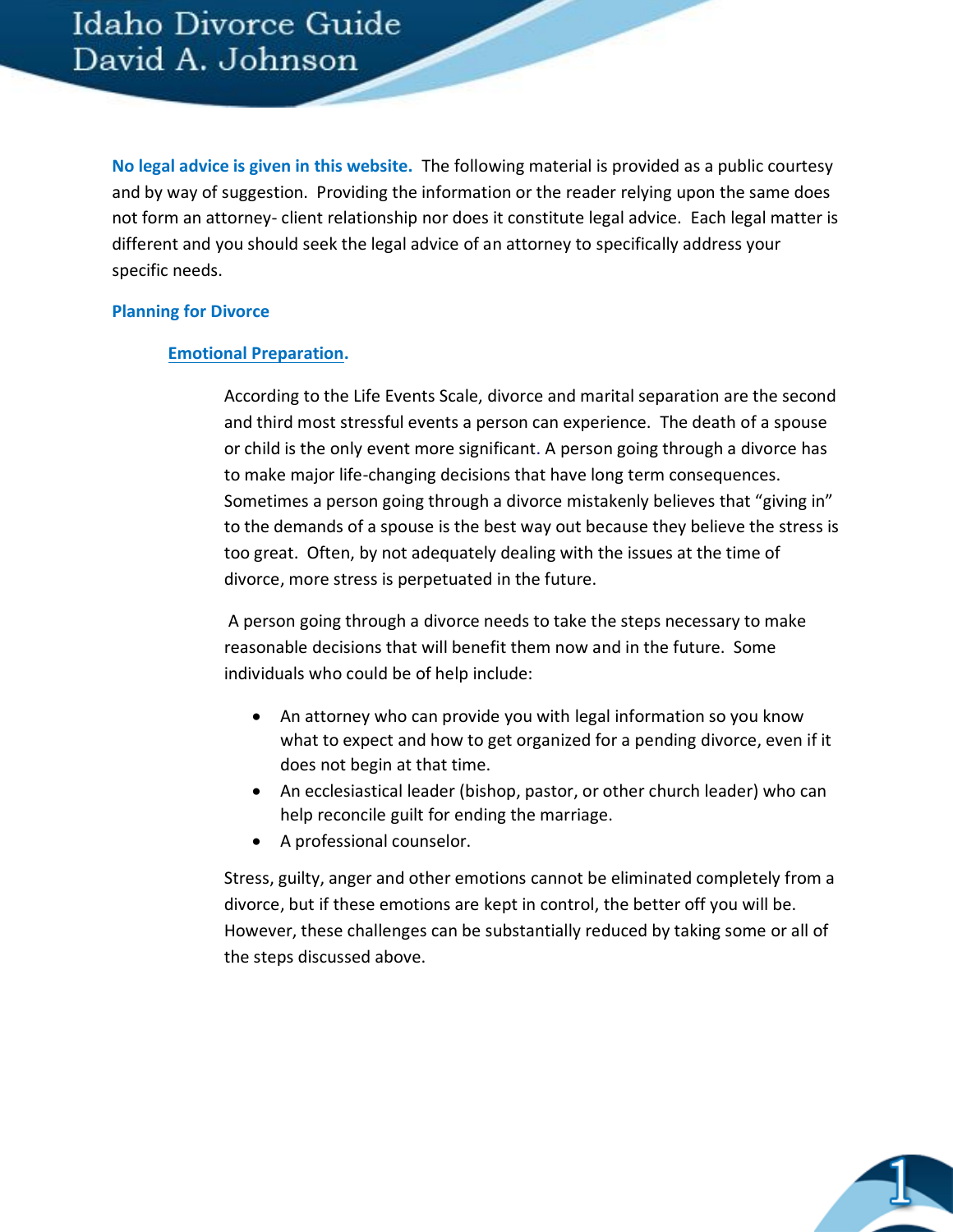## **Preparing for Separation.**

a. Gather information & Documents.

You need to do what is necessary to protect and provide for yourself. If you have the chance to gather information and copy documents before you may lose access of the same, you will likely save money in legal expenses, decrease the time in completing the case and increase the amount of property awarded to you. However, sometimes gathering information before filing for divorce is not possible or prudent.

Some things you may want to consider would be:

- **i.** *Inventory of property.*
	- 1. Knowing what the assets are and the value of the same is important.
	- 2. Mr. Johnson and his staff can help determine the value of various assets, but the more information you have, the more accurate your values are likely to be.
	- 3. You may want to take a number of photographs or video the various assets.
- **ii.** *Specific documents and information* **you may want to gather.**
	- 1. Bank Account information and past statements if available.
	- 2. Copies of invoices and statements for monthly expenses.
	- 3. Statements of Pension/Retirement/401(k) accounts.

# **iii.** *Details on major assets***.**

- 1. For example, for vehicles you may want to use websites such as Kelly Blue Book (kbb.com) or Edmunds.com to determine the value of vehicles, including what things to look for (such as year, model, mileage, options, etc.)
- 2. Copies of titles to vehicles, RVs, etc.
- 3. *Copies of documents that establish value or income.*
	- a. Past appraisals such as on your house.
	- b. Financial statements or loan applications.

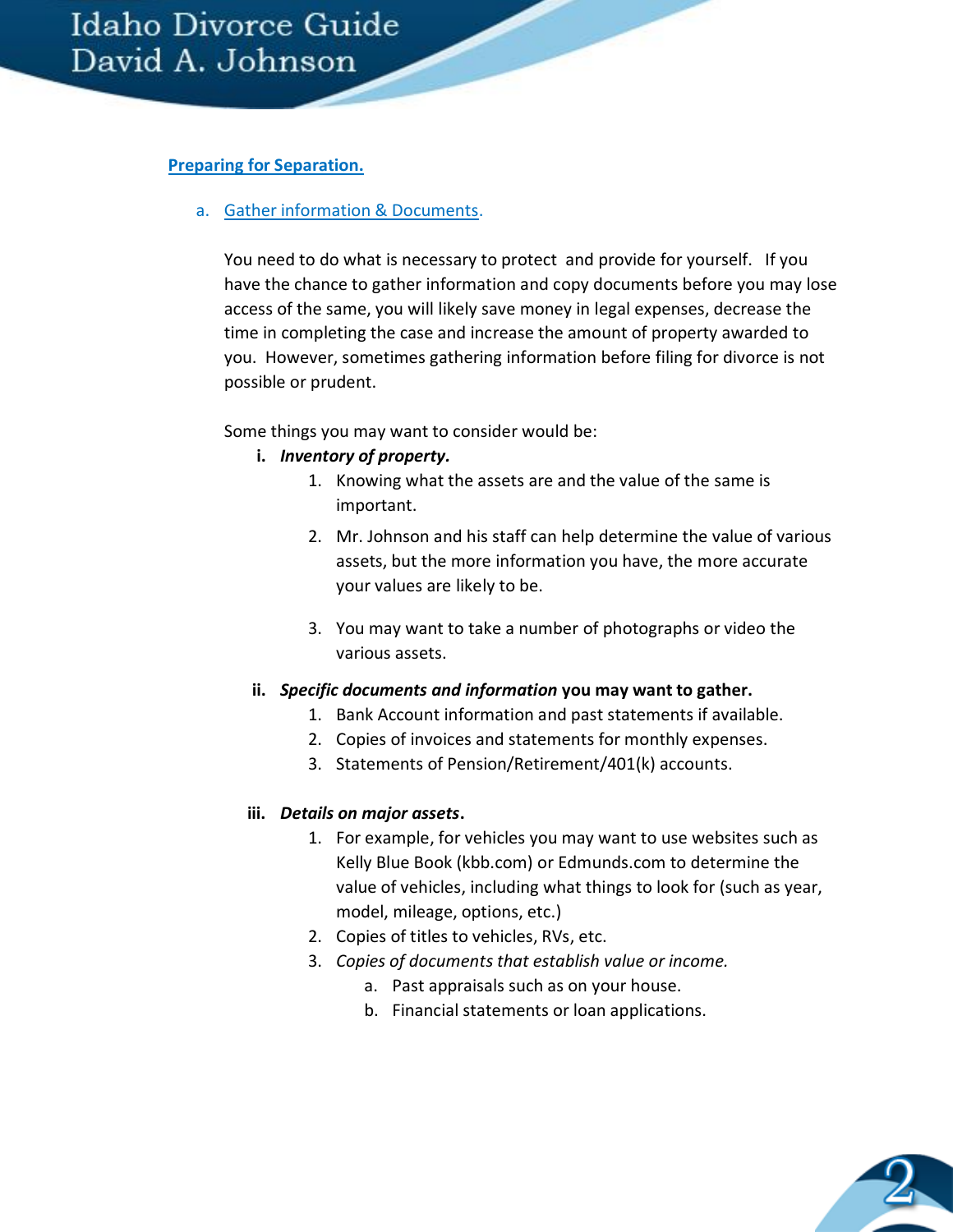#### **OPTIONS WHEN PROCEEDING WITH A DIVORCE**

#### **Mediation**

Mediation is the process in which the parties hire a trained mediator to lead discussions between the divorcing parties in an attempt to settle their issues outside of court. Mediation is used frequently in larger cities prior to filing for divorce. This process has not been used much in Idaho prior to filing for divorce, even though there many reasons for doing so. Mediation is a powerful and cost effective tool that should be considered by couples contemplating marital separation or divorce.

> Many people I meet with as an attorney do not want to have an expensive drawn out divorce when they believe the parties have only a few minor disagreements. However, because of the difficulty in communicating with each other, settlement discussions between the couple often end in a heated argument. Mediation allows the communications between the parties to be controlled and the discussion kept on track. Mediation focuses on the present and future, not the past.

Some of the reasons to mediate, and to use us to mediate your matter, include:

- *Cost Savings*. It is estimated that the "divorce industry" generates \$50 billion each year and continues to increase. Mediation statistically saves substantial amounts of money.
- *Better control.*
	- Judges do not know your needs and your children's needs as well as you do. Judges are also constrained by the law.
	- Beginning the mediation process early can give a couple the ability to control the pace of the matter. Once filed, the Court establishes various deadlines and requirements. These in turn push parties and attorneys to complete various tasks causing significant attorney fees to be incurred.
	- The parties have the ability to effectively control the communications between each other. Once you file for divorce, most communications go through the attorneys. This may cause a breakdown or delay in otherwise potentially productive communications .
	- You can control the costs. With mediation, you pay for what services you request as you go along. Once you file for divorce, your attorney has to do what is necessary to adequately represent you.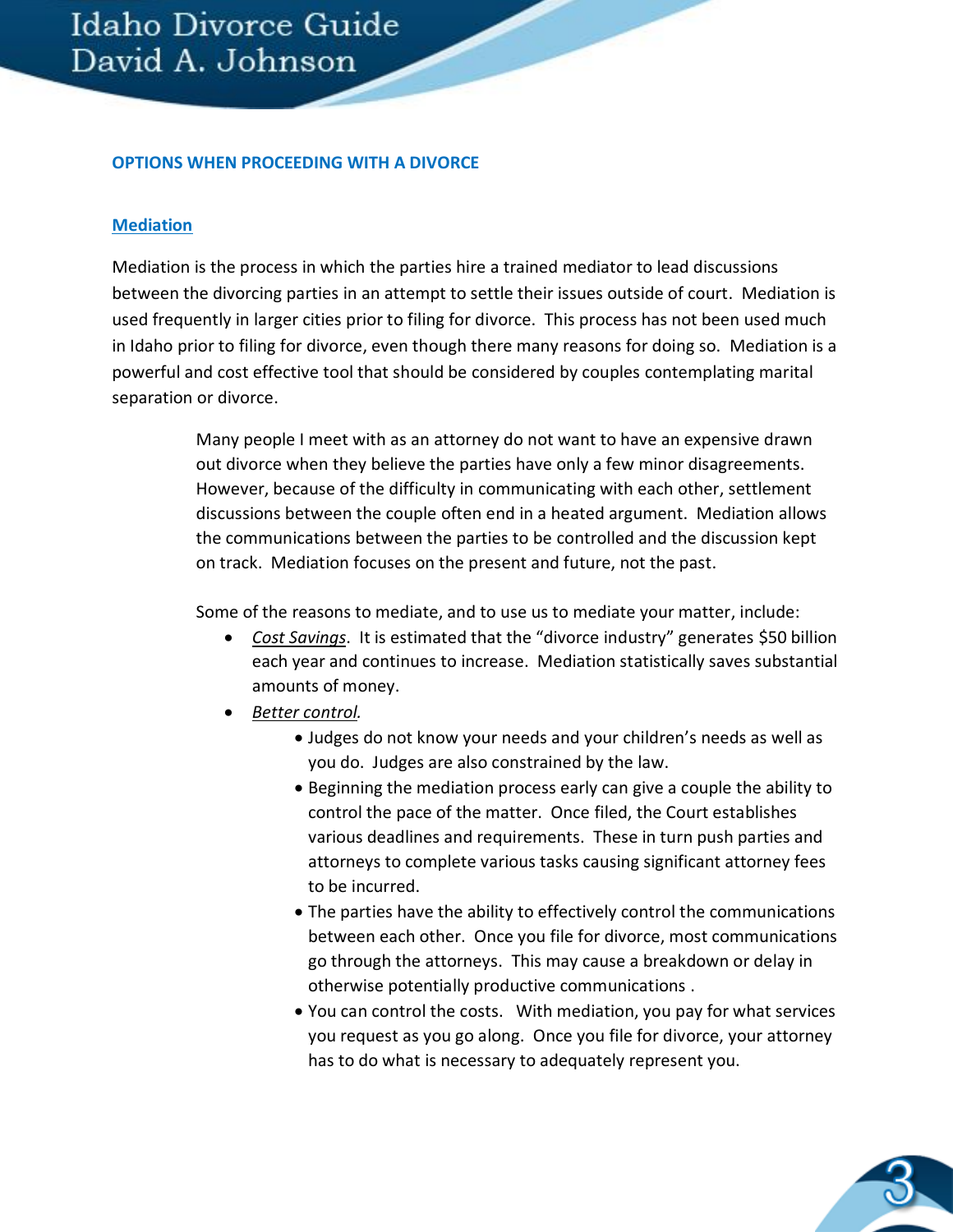- *Reduces impact on children.* Children are benefited because parents who mediate more often have less conflict between them.
- *Typically a quicker resolution.*
- *Avoids "War" perception.* Filing for divorce is often perceived as a declaration of war. Attempting mediation is perceived as an effort to reach a mutually agreeable resolution.
- *Transition is smoother.* Because of the control the parties have, there is no abrupt decisions by the judge leaving one or both the parties stunned and required to make immediately and significant changes.
- *Better Long Term Results.* Voluntary settlement agreements lead to better long term results and both parties are more likely to abide by the same.
- *There is Nothing to lose!* Most judges in East Idaho require the parties to go through mediation. If you mediate early on, this step will have been completed.
- *Issues can be narrowed.* Even if the parties are unable resolve all matters, some issues can still be resolved, leaving to the court to resolve the issues the parties continue to disagree upon.
- *Assistance of an experienced attorney.* By using David A. Johnson to act as your mediator, you have an experienced, court tested attorney to provide options on what could be done and what generally works and doesn't work. If requested by the parties, he can even assist the parties in the preparation of the necessary paperwork for approval by the courts. As a mediator, Mr. Johnson is not an advocate for either party and can provide unbiased information.

# **Filing on Your Own**

The State of Idaho has a court assistance program, which provides basic information and forms. The website for this program is<http://www.courtselfhelp.idaho.gov/> In East Idaho, there is also a Local Court Assistance Office which can help you review forms and point out mistakes. That office and its staff cannot give legal advice. Court personnel will not answer legal questions or help with paperwork. Local attorneys, including Mr. Johnson, donate time to this program to provide answers on a regular basis. If you decide to go it alone, contact the Court Clerk in your area to see what Court assistance resources are available in your area.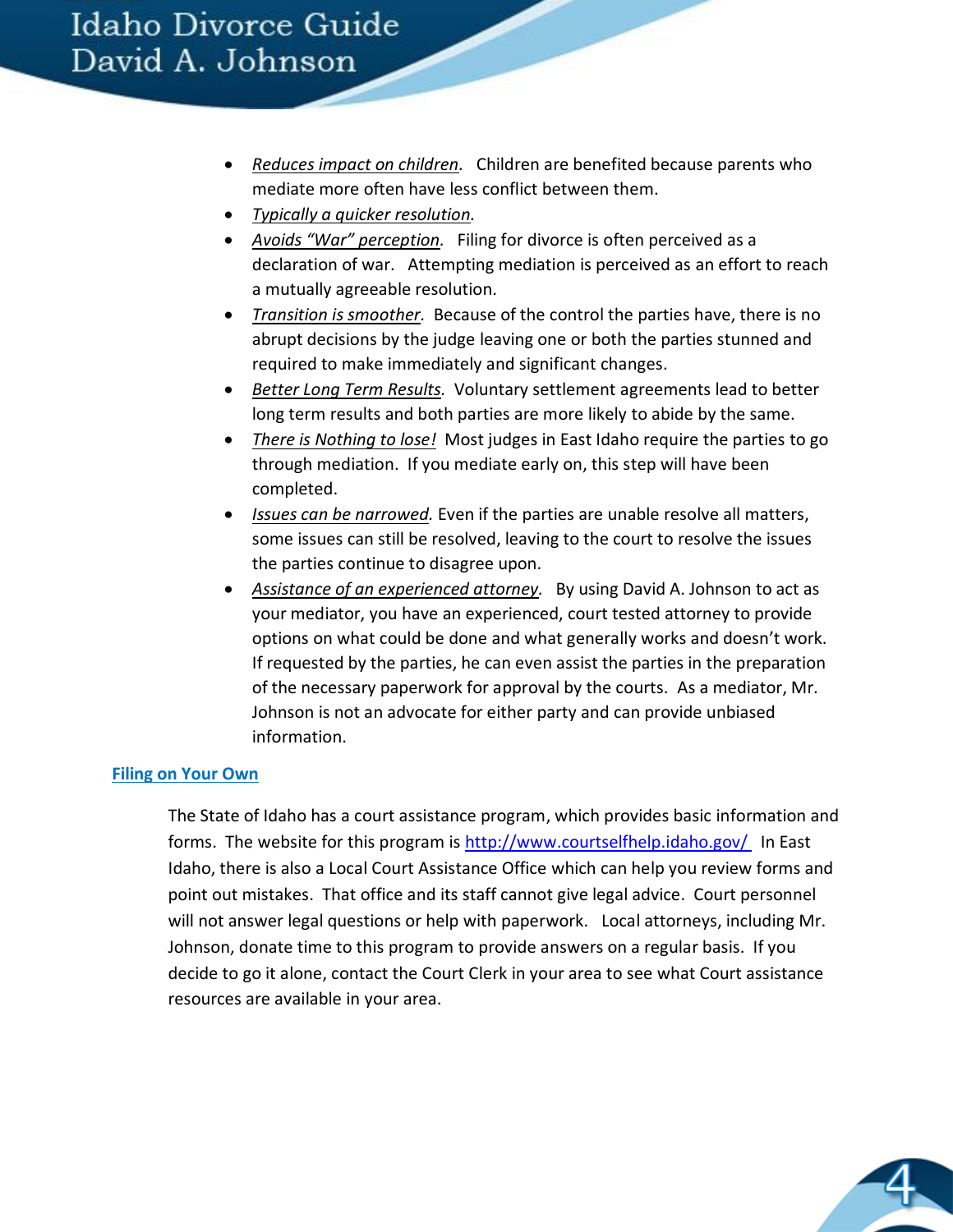The State of Idaho self-help website states in part: "The materials and assistance you receive on this web site or in your local Court Assistance Office are no substitute for talking with a lawyer. Laws and court rules are very complex." This is good advice. Visiting with Mr. Johnson or another qualified attorney to answer specific questions can help you make reasonable decisions, understand the nature of the issues involved and how to avoid pitfalls. Like a doctor's visit, you would pay for the amount of services to desire.

Some companies sell forms. However, if you are filing on your own we recommend you use the State of Idaho's forms which are free and likely more acceptable to the Courts.

## **Hire an Attorney**

This is the most common method of starting a divorce. Even if you mediate, having your own attorney to specifically advise of your legal rights and to counsel is useful. Some cases need to be filed promptly to avoid problems, including protecting you, your children and/or property.

If a spouse is threatening to leave the state with the children or do other harmful actions, filing for divorce is essential for the necessary protection. Mediation may not work prior to filing for various reasons including a spouse's inability to accept the divorce, significant emotional issues which would prohibit a fair resolution, etc.

When consulting with an attorney keep in mind that there is a difference between what is *possible*and what is *likely*. Attorneys often talk in "possibilities" and clients interpret the same as probabilities. Attorneys are advocates for their clients and look at what they can get.

#### **Why hire Dave Johnson**

**Mr. Johnson is an experienced, competent and caring attorney who wants to look out for your best interest. He offers a many tools and options to getting your case effectively done. His office charges only \$50.00 for the first initial consultation (up to 30 minutes. )**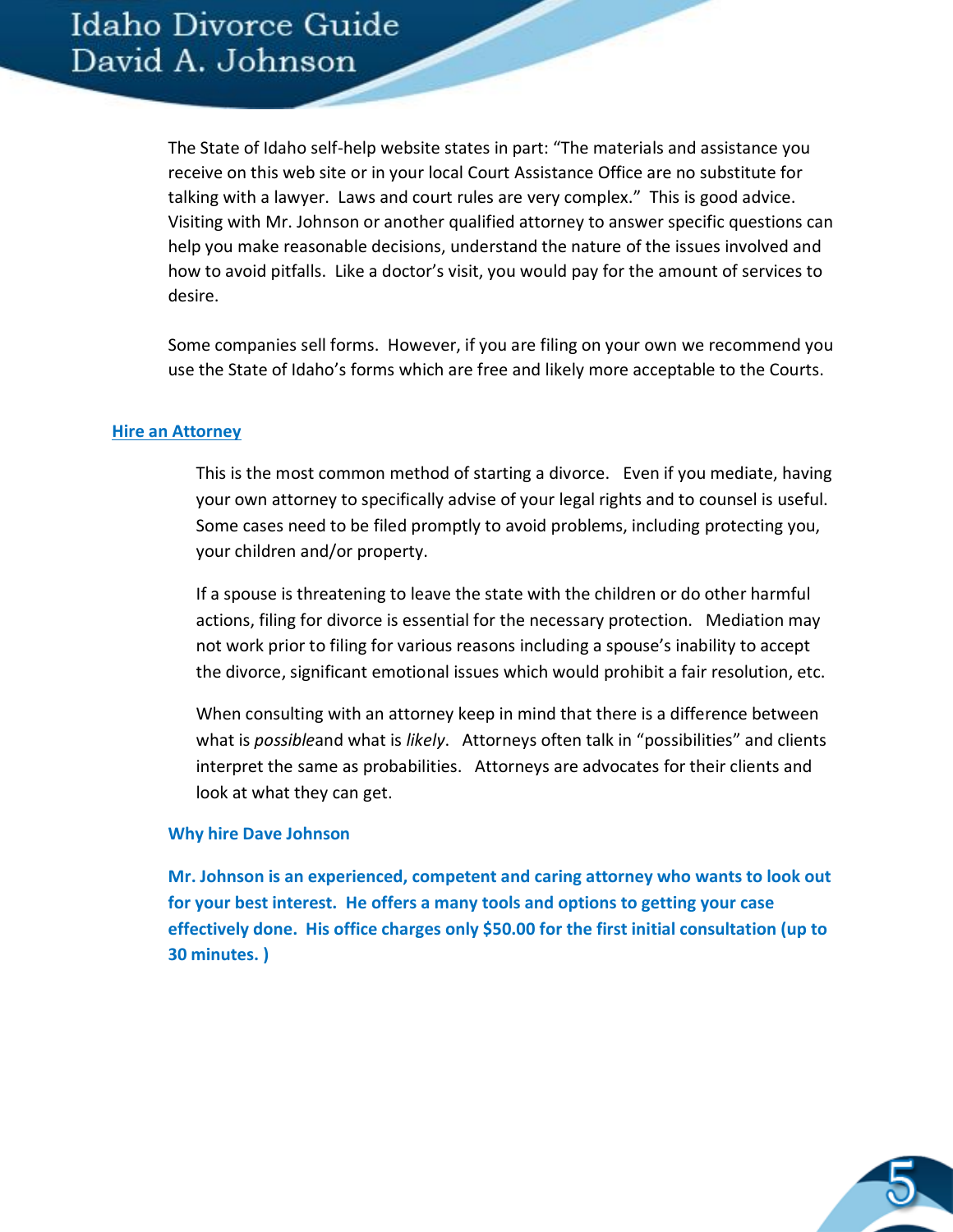#### **Typical Divorce Case:**

 $\clubsuit$  Often the first step taken in the divorce process of getting a divorce is for the parties to separate, whether on a trial basis or as a part of the process of the parties going their separate ways. An attorney/mediator can help the parties with a working separation agreement that minimizes conflict during this time period. Parenting plans can be created that will help the parties work together for the benefit of the children, income divided, bills paid, etc.

# **Filing a Complaint**

In Idaho, a person has to be a resident of Idaho for six weeks before they can file for divorce. To be a resident, a person must not only reside in Idaho, but intends to continue to reside in Idaho. A person in the military or a person working out of the state can still be an Idaho resident

A Complaint (also known as a Petition) provides the Court with necessary information and identities what the person wants the Court to do. This document contains the basis or "grounds" for divorce, custody & visitation arrangements, property and debt division, and whether any spousal support is needed.

# **Service**

Once you file the complaint, your spouse has to served with the papers. This can be done by:

- $\triangleright$  Acknowledge service by signing a document saying he received a copy of the Complaint and related documents.
- $\triangleright$  Acceptance of service by the spouse's attorney.
- $\triangleright$  Personal Service done by a neutral adult. This is usually done by someone who does this for a living.
- $\triangleright$  If your spouse is hiding or cannot be found, service can be done by publishing the same in a newspaper.

Once served, your spouse will have 20 days from the date of service to file an answer with the court. Failure to do so would result in a "default" being taken and the judge will enter the divorce decree if the Complaint is compliant with Idaho Law. Default is automatic and the Plaintiff (person filing the complaint) is required to provide the necessary documents and proofs to the Court.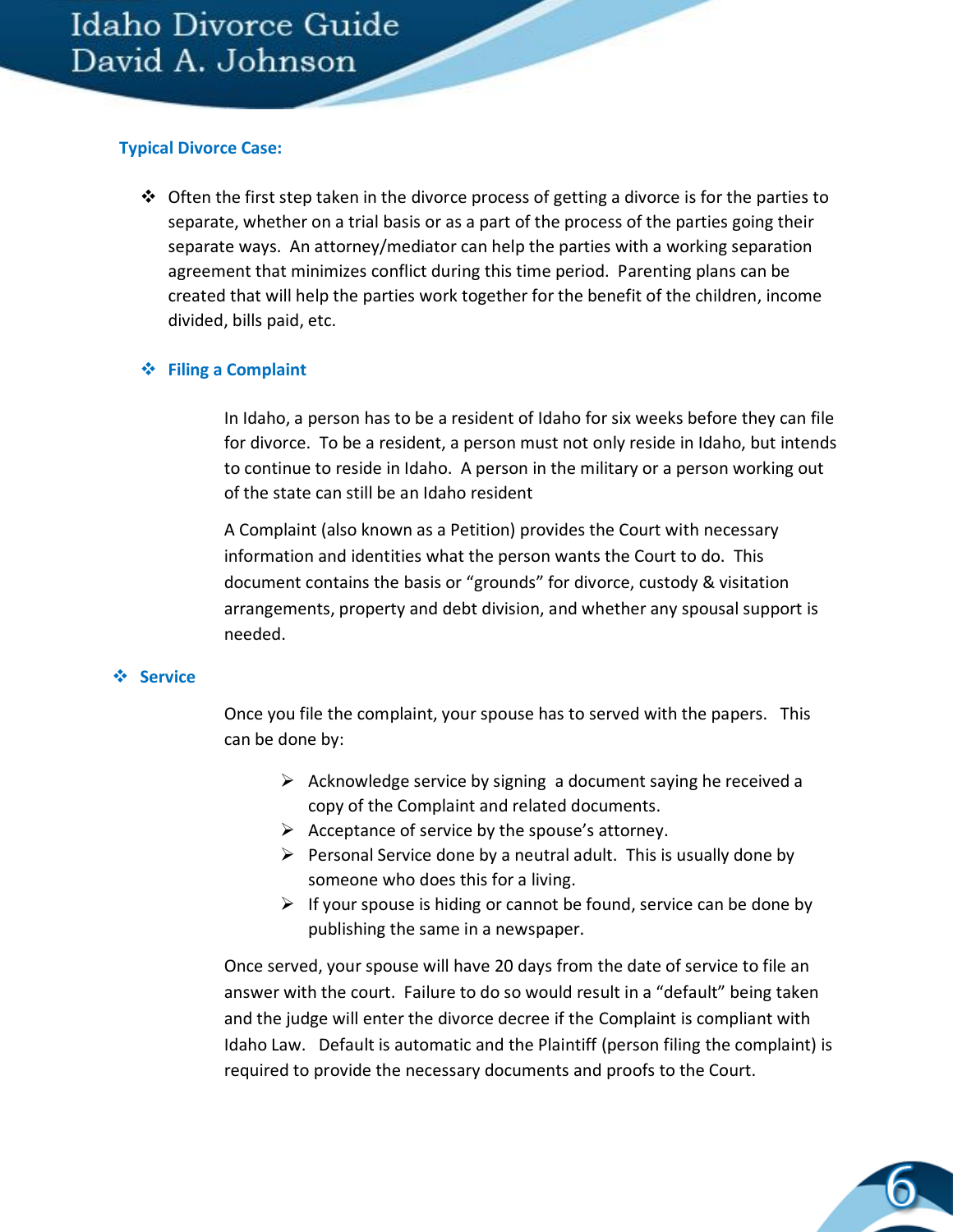#### **Focus on Children Class**

When a case involves children, the Court will require the parties to attend a parenting class to educate the parents on the impact divorce has on children and how to minimize the same. This class is a prerequisite to future hearings.

# **Temporary Orders**

Most Courts will automatically issue a Temporary Restraining Order and Preliminary Injunction which addresses some of the major problems that could arise. This Order contain provisions that prevent one party from harassing the other party, coming into the other party's residence without permission, hiding property, dropping insurance coverage, cutting off utilities, unnecessarily encumbering property or incurring debt, leaving the state with the children without the other parties' permission and other matters.

Because a trial can be a year or more away, there may be a "temporary hearing" (also called a motion) to establish:

- When and how the children will spend with each parent.
- Who should pay child support and how much.
- Who will have possession of the marital home and other properties.
- How division of both parties income should be and/or payment of debts and expenses. (You are still married during the divorce and all income is community property)
- The payment of attorney fees needed for representation.
- Spousal support or alimony

#### **Discovery**

To prepare for trial or to have sufficient information to make informed decisions, "discovery" is often conducted. Discovery tools includes:

• Request for Production of Documents. This is a written request identifying documents that the other party has or controls access to requiring them to provide the requested documents.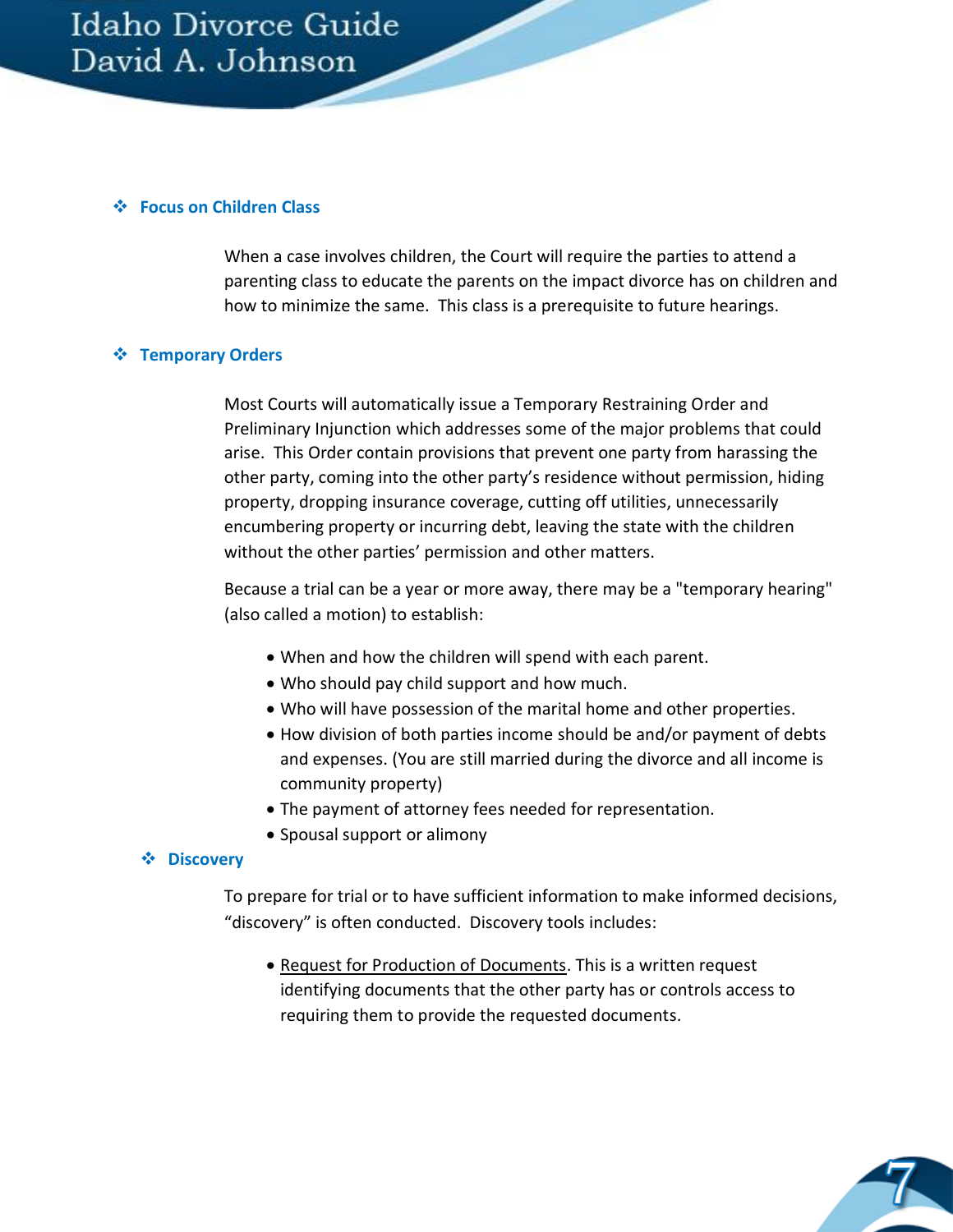- Requests for Admissions. These are requests that require the other side to admit or deny particular facts that shouldn't be disputed. This prevents surprises at trial. If the answering party denies something that is obvious, that party may have to pay the attorney fees incurred in proving that particular fact. This is to save time and money gathering evidence to back up facts that are either obvious or prove that documents are authentic.
- Interrogatories are a set of questions sent to the other side which the other party has to answer under oath. The answers to these questions can become part of the sworn testimony used in the case.
- Depositions are where someone is required to appear before the attorneys and answer questions under oath. The entire interview is recorded and transcribed exactly. Depositions are used to know exactly what the witness could testify to at trial. In some circumstances, they can be used to replace that person's testimony in Court (such as if they reside in a different state). Depositions are often used when a witness/party is unlikely to be honest at trial.
- Subpoena Duces Tecum is a tool which allows the production of documents from whoever has those records. This may include records from a financial institution, doctor, etc.

# **Children's input**

Where a child wants to live and with whom is important information for the Court to consider. At the same time, having a child testify in Court in a case between his or her parents is very dramatic to say the least. Also, having a child as a witness causes one or both parties to attempt to influence the child prior to the trial. While testifying in Court is an option, there are several other options a Court can use. Judges vary greatly between judges and even cases on how the wishes and testimony of a child is considered. Some of the things different judges have done includes: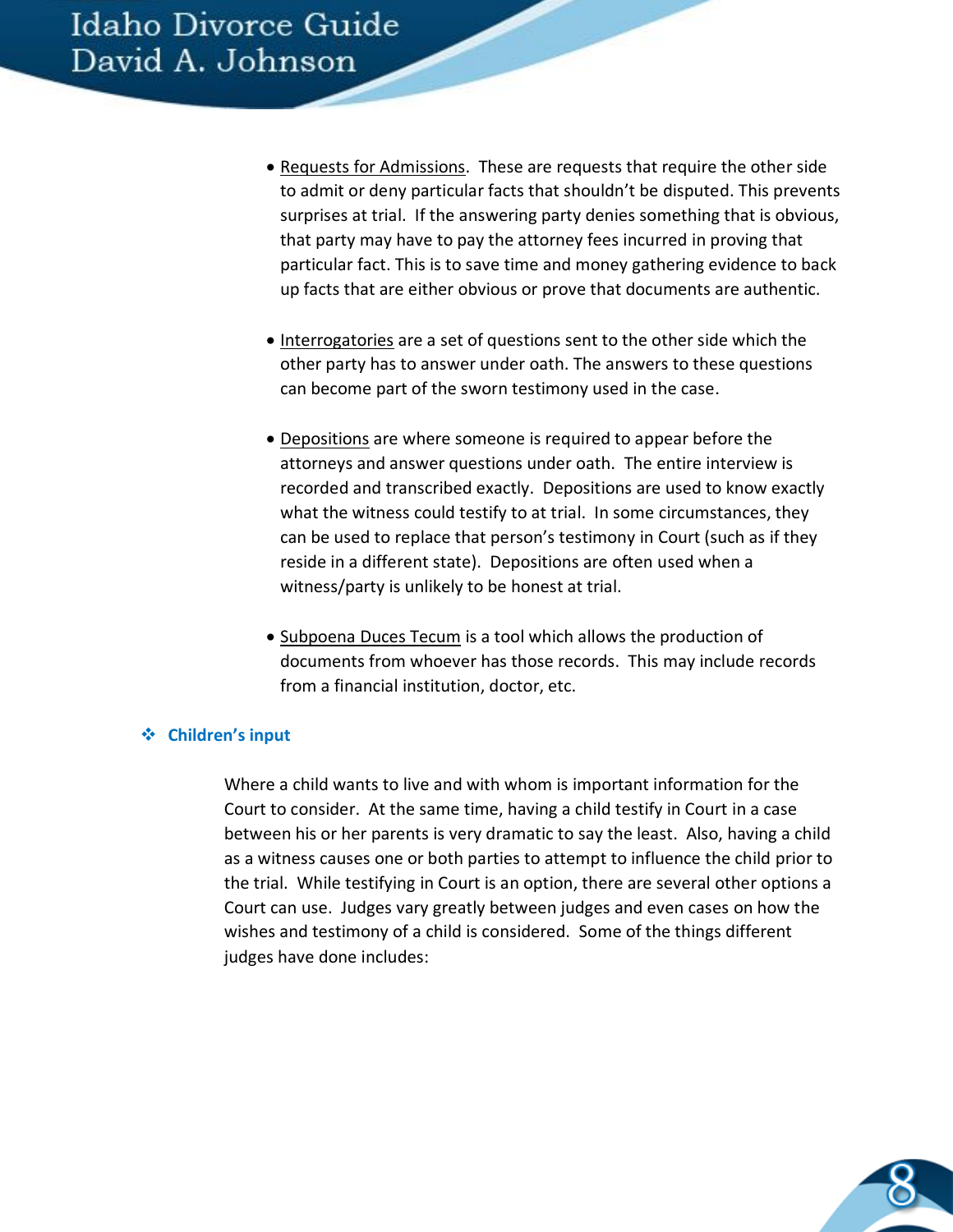- Allowing the child to testify the same as any other witness, including questioning from both attorney. This is usually a bad choice and disfavored by most judges. Some judges even have an absolute rule barring anyone calling a child to testify.
- Interview the children privately, sometimes with the attorneys in the back of the room but unable to ask questions.
- Interview by Family Court Services or similar agency. These are counselors who will interview the child and sometimes parties without the judge or attorneys present and simply report what is said. This method is commonly used for a simple way of getting from the child their basic desires.
- As part of a Child Custody Evaluation (See section below)
- Allow the parties and others to say what the child has stated. Even though hearsay, judges allow the same from both side. What weight the judge places on such statement is uncertain.

#### **Custody Evaluations.**

Custody Evaluations are done by a mental health professional such as a psychologist trained to conduct these type of evaluations. This type of evaluation is done by extensive interviews of the parties and the children and often involves the administration of psychological tests to help determine various psychological characteristics and needs of the parties. Some judges almost always require them to be done and other judges find no substantial value in the same. They are often costly and their accuracy is dependent upon the ability of the evaluator and whether he or she is competent and impartial.

#### **Trial.**

At trial, both parties present their side, starting with the Plaintiff. In a "regular trial" witnesses are called and examined by each attorney. Each attorney's responsibility is to represent and advocate for their respective clients. Typically this means doing to do their best to "win" the case for his or her client. This typically creates a hostile environment, if it wasn't high enough in conflict before. There is no jury possible in a divorce case.